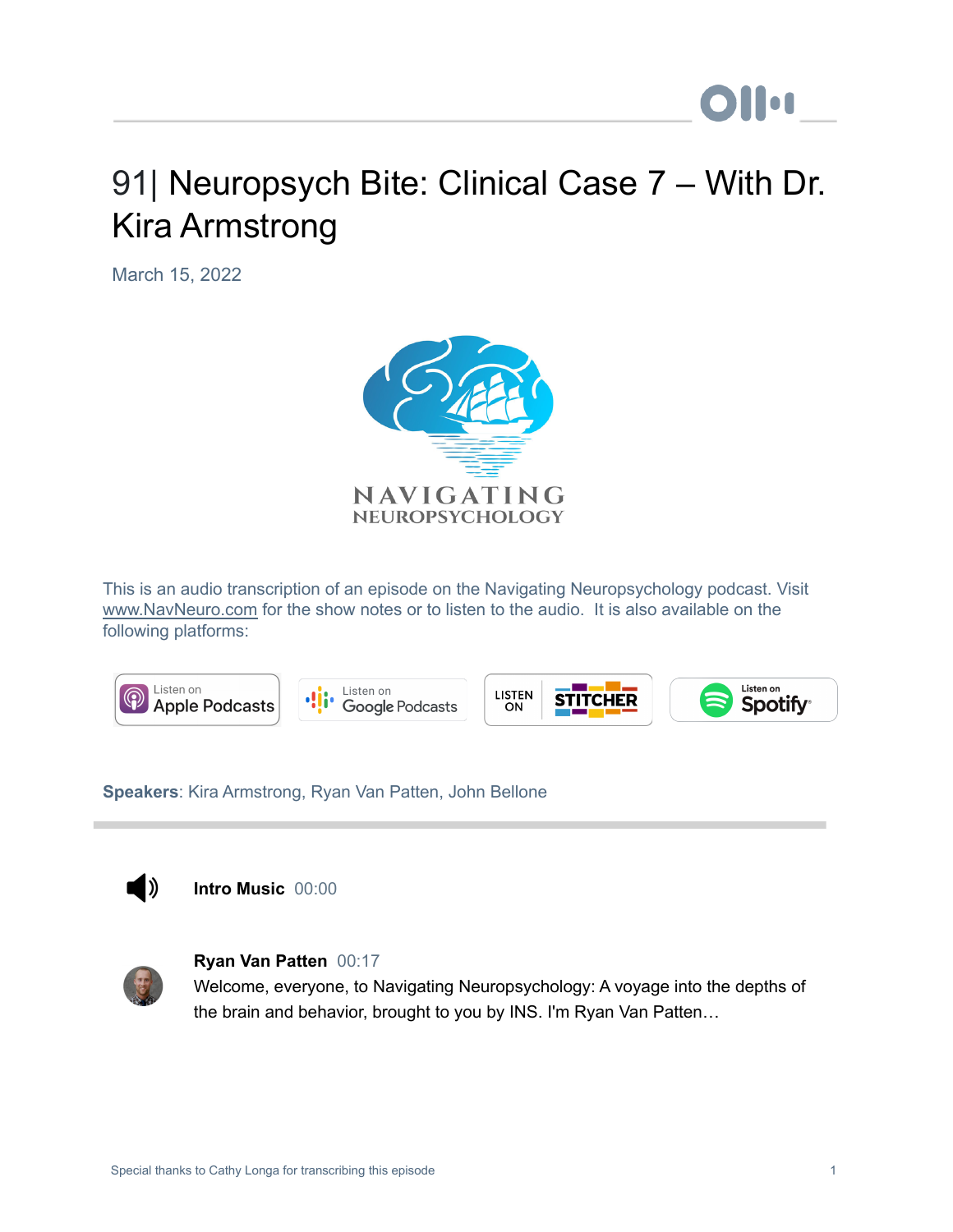#### **John Bellone** 00:25



…and I'm John Bellone. Today we welcome Dr. Kira Armstrong back on to NavNeuro. Kira is a board certified neuropsychologist in private practice in Massachusetts. We previously spoke with her about becoming board certified in clinical neuropsychology. You can find that episode at [navneuro.com/28](http://navneuro.com/28).

#### **Ryan Van Patten** 00:45



Today Kira presents a case of a 13-year-old with a variety of mental health symptoms although the conversation focuses heavily on autism spectrum disorder, or ASD. We've discussed autism a few times in recent NavNeuro episodes, including a big picture conversation with Sir Simon Baron Cohen in Episode 90, and co-occurrence with intellectual disability with Dr. Jennifer Huffman in Episode 86. We hope that this case example provides a real world clinical perspective on some important issues related to ASD. So, with that, we give you our discussion with Dr. Kira Armstrong.

#### D) **Transition Music** 01:22

#### **Kira Armstrong** 01:22

All right. So. I'm going to be presenting on a 13-year-old girl that I tested. This was actually a follow up evaluation. I had tested her three years previously, and at that time diagnosed her with ADHD, a generalized anxiety disorder, and specific learning disorders with impairments in math and written expression. She had a pretty pronounced anxiety and that took a large piece of the discussions that we had and it really went well with ADHD in terms of explaining who she was at the time. So when I saw her for the second evaluation, her mother called to tell me that she was questioning whether or not she might have an autism spectrum disorder on top of what I had identified the first time. At which point I said to the mom, "Yeah. I reread my report and I'm kind of wondering if I miss that, too." [laughs] Because there were a number of "pink flags", a number of things that, if I had looked at differently, might have led me to that diagnosis at the time.

Moving back to when I was seeing her this time at this point, Josephine Bruin, as I'm calling her, was also having questions about gender identity. The only reason that's really relevant at this point was that we had a conversation about what pronouns and name she wanted me to use. She wanted me to use "Joe" but keep the pronouns as "she" while also wanting school to still call her "they/them". So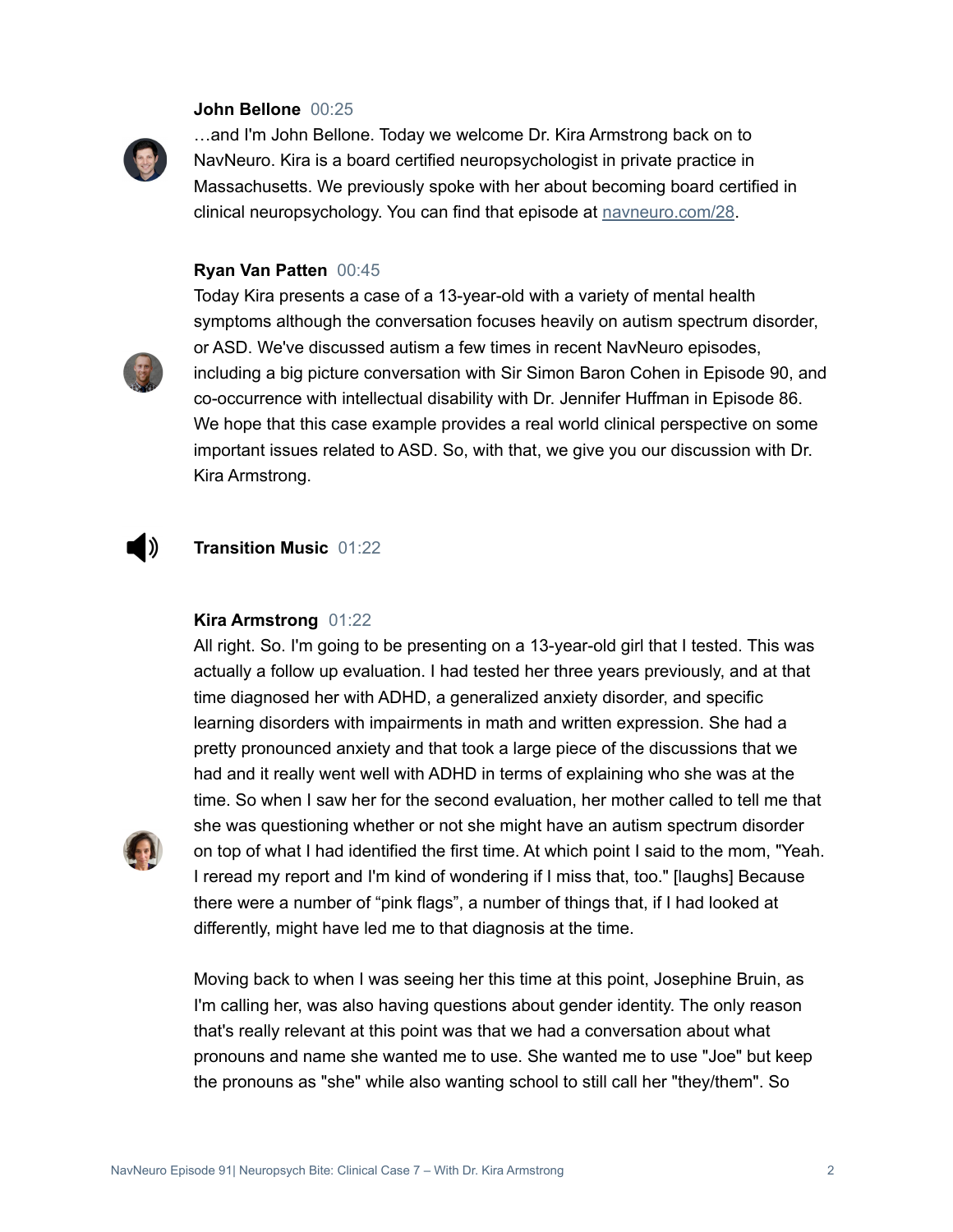including that in the report to set the stage so the teachers knew that we've had that conversation.

Let's see. She lives with her family in a suburban city. Well educated parents. The family history was relevant for dyslexia, ADHD, depression, anxiety, and a recently diagnosed autism spectrum disorder in this patient's aunt, which is what helped the girl start to recognize "Huh. I wonder if this is what's going on." Early development, pregnancy, and medical history were all pretty uncomplicated aside from a history of difficulties with falling asleep when she was younger because of anxiety and more recently because of ADHD. She was just spinning from thing to thing and never really had a good hygiene to put herself to sleep, but that had recently improved. She's taking citalopram for the anxiety, 37 mg of Concerta, as well as a 5 mg dose of Ritalin for the afternoon.

Psychosocial history is the part that, really, when you ask the right questions, when you get into the history well enough, it was easy to start checking boxes in terms of this really does start to sound like an autism profile. She's a sweet caring girl and I should say, one-on-one comes off really mature and introspective. But if you let her go, you can start to see that she's having problems understanding some of the social pragmatics and connecting with me in other ways if we're talking about topics that weren't driven by her. She has friends but most of her close friends are kind of quirky like she is. She has a tendency to speak in a stream of consciousness, which could have been ADHD, which is where I put it the first time. Only the piece that is a little bit different is she talks on and on at you rather than with you and never recognizes when she's boring other people. Even with cues, you know, kind of subtle cues or even more intentional cues, and she just - it goes right over her head. Mom talked about how this non-stop talking can be exhausting and off-putting. And, again, she couldn't tell when people were trying to disengage.

She also was having difficulties with perspective taking and inferential reasoning. When she was younger, if people laughed at what she was doing, she assumed they were laughing at her. She took that personally and offensively. Doesn't notice when social situations aren't working. She had a friend who just stopped talking to her and she didn't even notice for months until somebody asked about her. The questions I didn't ask at the first eval, because I fell prey to some diagnostic overshadowing. I was assuming that had to do with ADHD and anxiety. Had I asked the other questions, though, again, autism would have sprung to mind because she also has a history of intensive interests, somewhat restrictive interests, sensory sensitivities, black and white and rigid thinking, minimal to no imaginative and symbolic play, difficulties with transitions, inferential reasoning and sarcasm.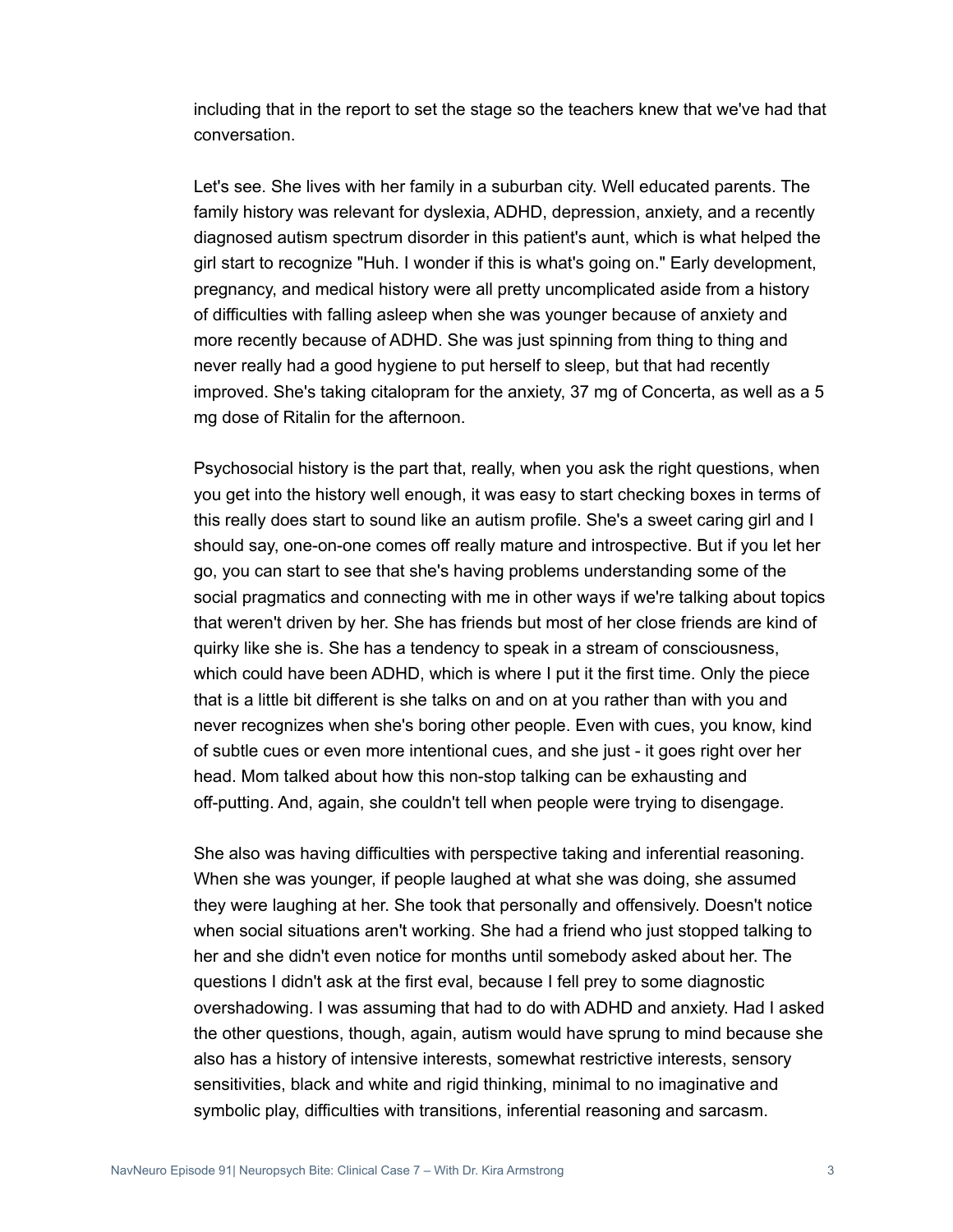What was really striking is, when I was talking to her parents, and I said, "Can she understand you? Can she understand your social cues and your sarcasm?" They thought she did. And then they circled back after the interview and found out all the examples that she had no clue that they were joking and she didn't understand why her mom was upset when everybody thought she did. Even though they were already figuring this out, she's so good at faking it that they didn't know. And speaking of faking, I mean, she was an excellent girl to speak to because she had a lot of insight. So she talks about having a hard time with social cues. It's hard to understand if somebody is being jokingly mean or really mean. She tends to be very literal. She also has figured out, interestingly, because the language that she used, which parallels what we talked about in the field, she uses what she calls her "mirroring" behaviors. So what she says is, "I know what they do and I know what's usually acceptable around them, so I mirror their behavior. Like when I'm talking to my therapist, I use dad jokes because he likes dad jokes. But when I'm with my sister and her boyfriend, we make inappropriate jokes because they are like inappropriate jokes." She's figuring out the formula, but she's not doing it intuitively.

She acknowledges avoiding eye contact. She's already figured out she can look a little bit to the left or a little bit to the right and other people don't know, but she's not looking at them. And the reason she doesn't look at the face is she finds it easier to remember something if "I'm not looking at something as complex as the human face", which was such a powerful statement because it's not something that neurotypical people would even say.

Academically, she has a lot of difficulties you'd expect from a kid with ADHD and is starting to have some difficulties with inferential reasoning, but otherwise is a strong student. Teachers love her. She's a good advocate for herself because that's the rules and she's following the rules and making sure nobody else does, too. She's got some good critical thinking skills. She's seen as a creative and thoughtful, talented writer with brilliant ideas, but needing some help with writing, consistent with their previous diagnosis. She does have an IEP that provides some support with written expression and executive functioning, and breaking down tasks and so forth.

That's the background. I don't know how you guys want me to progress from there. I realized I was talking really fast. I apologize if anyone had to slow down their recording to hear me as we talk. [laughs]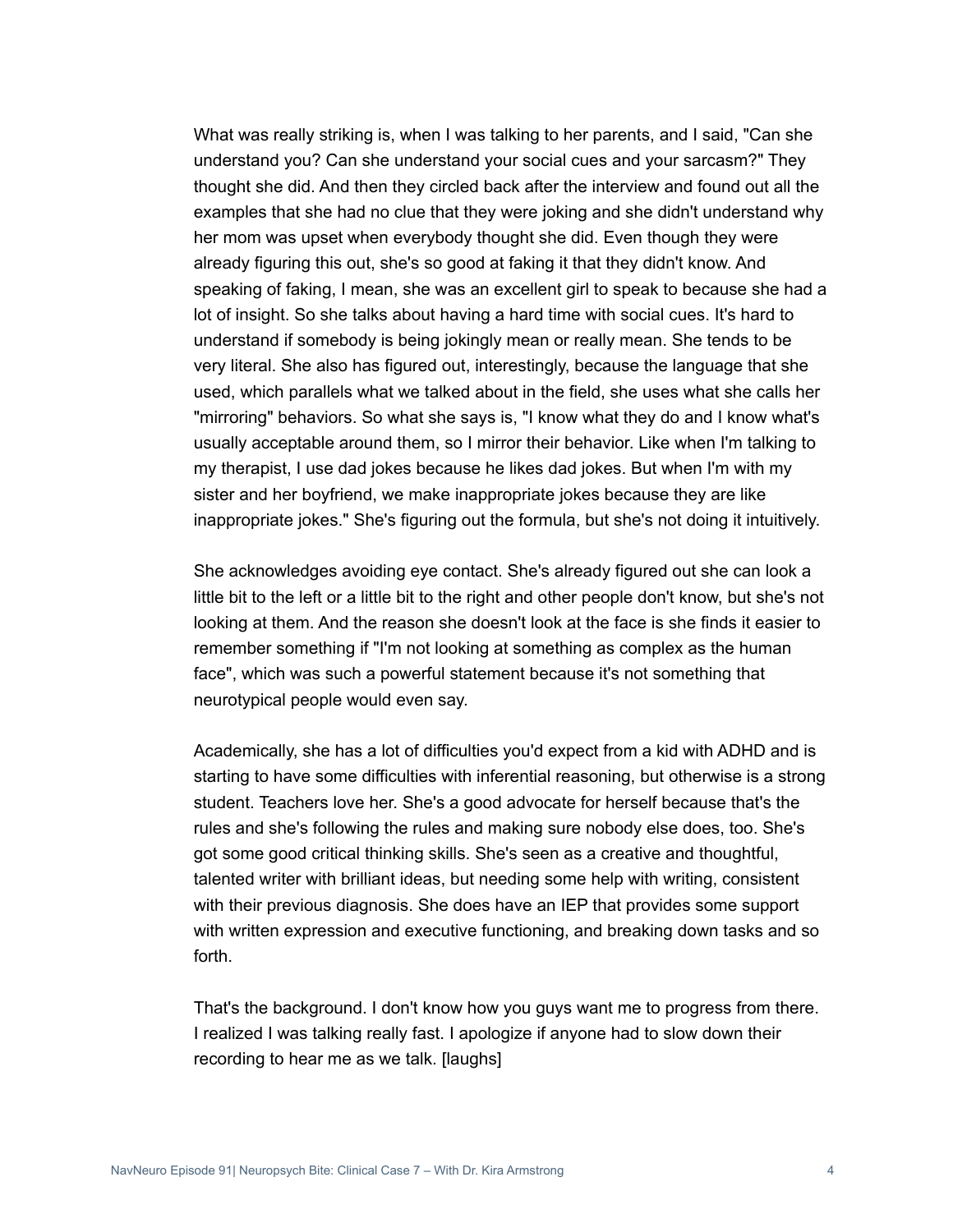

**John Bellone** 09:13 That was great.



**Ryan Van Patten** 09:14

That was great. I can ask a follow up question or two. John, do you have any first?



#### **John Bellone** 09:18

Yeah, you had mentioned "pink flags," Kira. Maybe it's good to talk through a little bit of what the red or pink flags are for autism. Can you talk a little bit about the diagnostic criteria?

#### **Kira Armstrong** 09:32

I'm using the word "pink flags" because that's based on a paper that I co-published or co-wrote earlier this year. The red flags are the things that we normally attribute to autism. So frank and obvious difficulties with eye contact, or difference in prosody and the way that they speak, and their cadence in their interactions, self-stimulatory types of behaviors - things that are outwardly and obviously somewhat atypical. We could talk about some more of the visual stimming types of behaviors and those kinds of things. But pink flags are the little things that go off in my head when I'm thinking, "Huh. This is something that I need to dig in a little bit deeper and I need to kind of get a better sense of where this is coming from." So somebody, for example, doesn't have a lot of friends. I want to know, is that anxiety? Is that ADHD? Or is that difficulties with social pragmatics? It's just a little bit of an idea, something that makes me want to dig deeper.



I'm not going specifically into diagnostic criterion as you had asked, but it's more what are the things that made me sit up a little bit and go, "Huh." Not so much in her but in other cases where parents start talking about, you know, he or she keeps doing the same things interpersonally and doesn't seem to understand why. That's not diagnostic because you hear that with kids who have ADHD all the time, too, right? But it's a pink flag. So the question that follows is, "Do they not understand what they're doing? Or do they not stop themselves from doing it?" Like, do they do it over and over again? But then afterwards, they go, "Oh, shoot, I did it again?" Or do they not even get it? Do they need help understanding why this is a problem [or] why it might be hurtful to somebody else? Can they understand the underlying social pragmatics behind it? Did I answer that?



#### **John Bellone** 11:29

Yep. We'll link to that 2021 Roadmap paper that you co-authored in our show notes.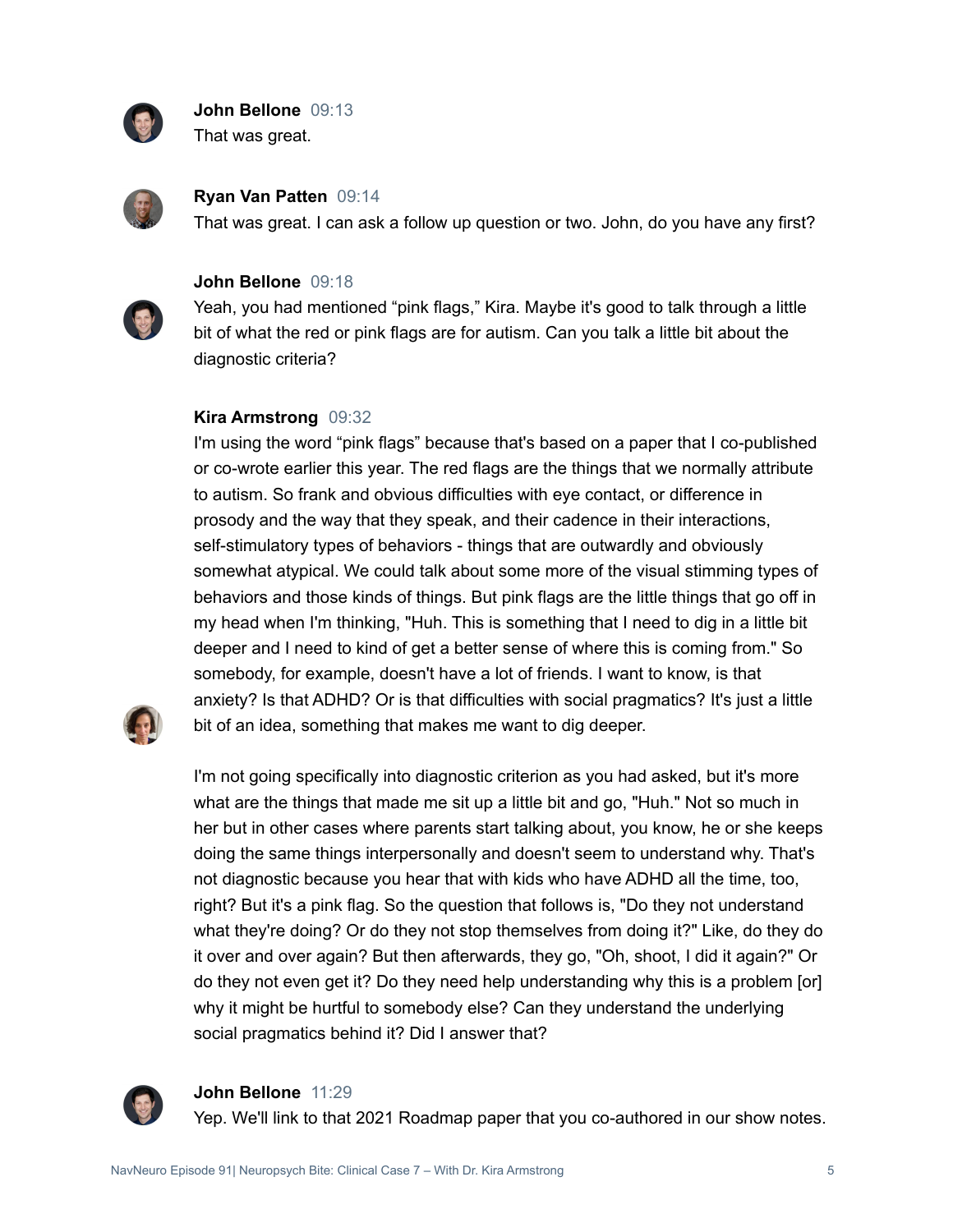

#### **Ryan Van Patten** 11:35

So pink flags are more like associated features or nonspecific symptoms, not diagnostic criteria?



#### **Kira Armstrong** 11:43

Right. Or they can be diagnostic criterion but they are not specific to autism spectrum. They can overlap to other disorders and you need to figure out the two etiology.

#### **Ryan Van Patten** 11:54



Right. You also mentioned diagnostic overshadowing in the context of ASD, ADHD, and maybe a specific learning disorder. Can you talk through that idea of diagnostic overshadowing and how we might avoid it?

#### **Kira Armstrong** 12:07

Yeah, it was funny, when I was done, I realized I glossed right over that and didn't explain it. Diagnostic overshadowing is the idea of missing a diagnosis or misattributing a diagnosis due to comorbidities or co-occurring complex issues. ASD, for example, is very often missed in medically complex kids because everything gets blamed on the seizure disorder or whatever else might be going on with the patient - or not blamed, but attributed to. In this case, it was easy to attribute her presentation to ADHD and anxiety because it fit if I didn't scratch the surface to dig a little bit deeper. So the overshadowing was me going, "Yeah, ADHD, anxiety. Boy, this all makes sense. Okay, let's keep going." And I kind of [had to] go "Wait. Hold on." [laughs] "Let's make sure that this isn't also problematic." It can be exacerbated when parents don't get it yet either. So they are describing it in ways - if we take what they say at word value and assume they know what they're talking about, we're going to miss it. So they probably said, "Oh, she's got lots of friends" before, but neither one of us thought to say, "Well, wait", like they did this time, "she calls kids best friends when she's only known them for two days". To get a better sense of what those friendships looked like and how well can she understand the give and take of it all?

#### **Ryan Van Patten** 13:42



It's hard with somebody like her who's high functioning with ASD and who has these sophisticated strategies for coping that you describe - mirroring behaviors, looking off to the side rather than making eye contact. The other person in the conversation might not even realize she's not making eye contact, which makes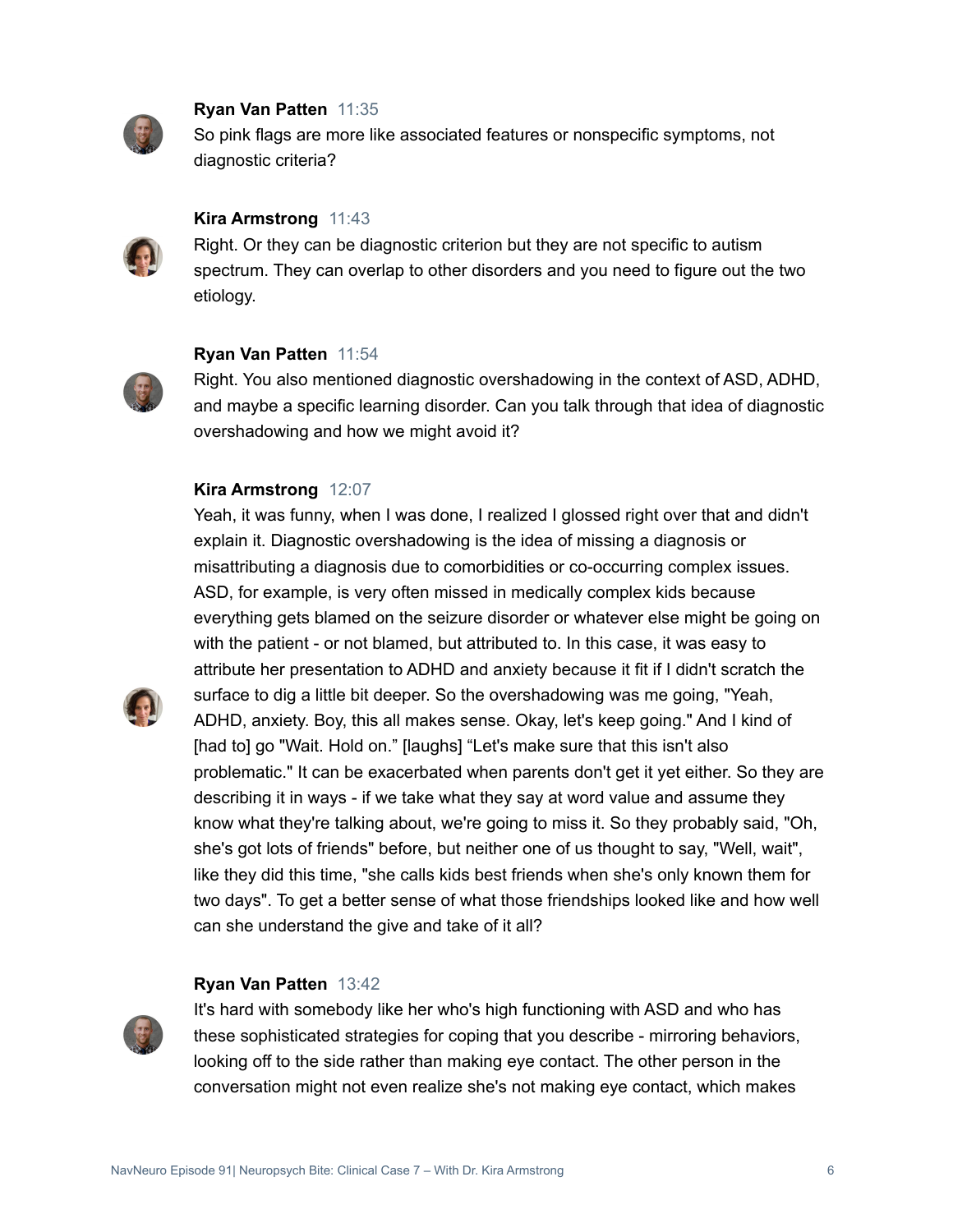your job harder. You have to be all the more informed and ask really good questions to get at those specific symptoms.



**Kira Armstrong** 14:09 Her parents assumed she was making eye contact.



**Ryan Van Patten** 14:12 Right.



**Kira Armstrong** 14:12

That's how good she was. Yeah. And her parents assumed that she could understand their sarcasm only to find out that she couldn't, at least not consistently. So, if I'm relying on parent report, then I'm going to miss that.



**Ryan Van Patten** 14:28 Yep.



#### **Kira Armstrong** 14:28

And, of course, eye contact is harder to do with Zoom and gauge on Zoom. So I was lucky in that she was able to verbalize what she was doing too.

#### **Ryan Van Patten** 14:37



Right. Well, I'm curious in the second evaluation with her how you approached testing, test selection for ASD. There's the ADOS and other tests, but I also realize you haven't probably had the chance to review every aspect of the case such as the test data. So maybe we can turn the floor back over to you, Kira, and you can fill us in.

#### **Kira Armstrong** 15:00

Yeah. I don't personally use the ADOS. I was trained on it but not certified on it. If I have a case where I think an ADOS is necessary, I'm usually going to refer out. There are also a number of questionnaires. Sometimes I use them, sometimes I don't. In this case, the history was so robust that I didn't necessarily feel like I needed it to confirm the diagnosis because it really is a behavioral diagnosis. You're gonna find different people who will - there's different camps in diagnostics and some will say it has to be the ADOS. But I've seen the ADOS used wrong. There's an assumption that the ADOS is a blood test, and just like all of our neuropsych measures, it's not. In some cases, it's really good, especially as part of a battery or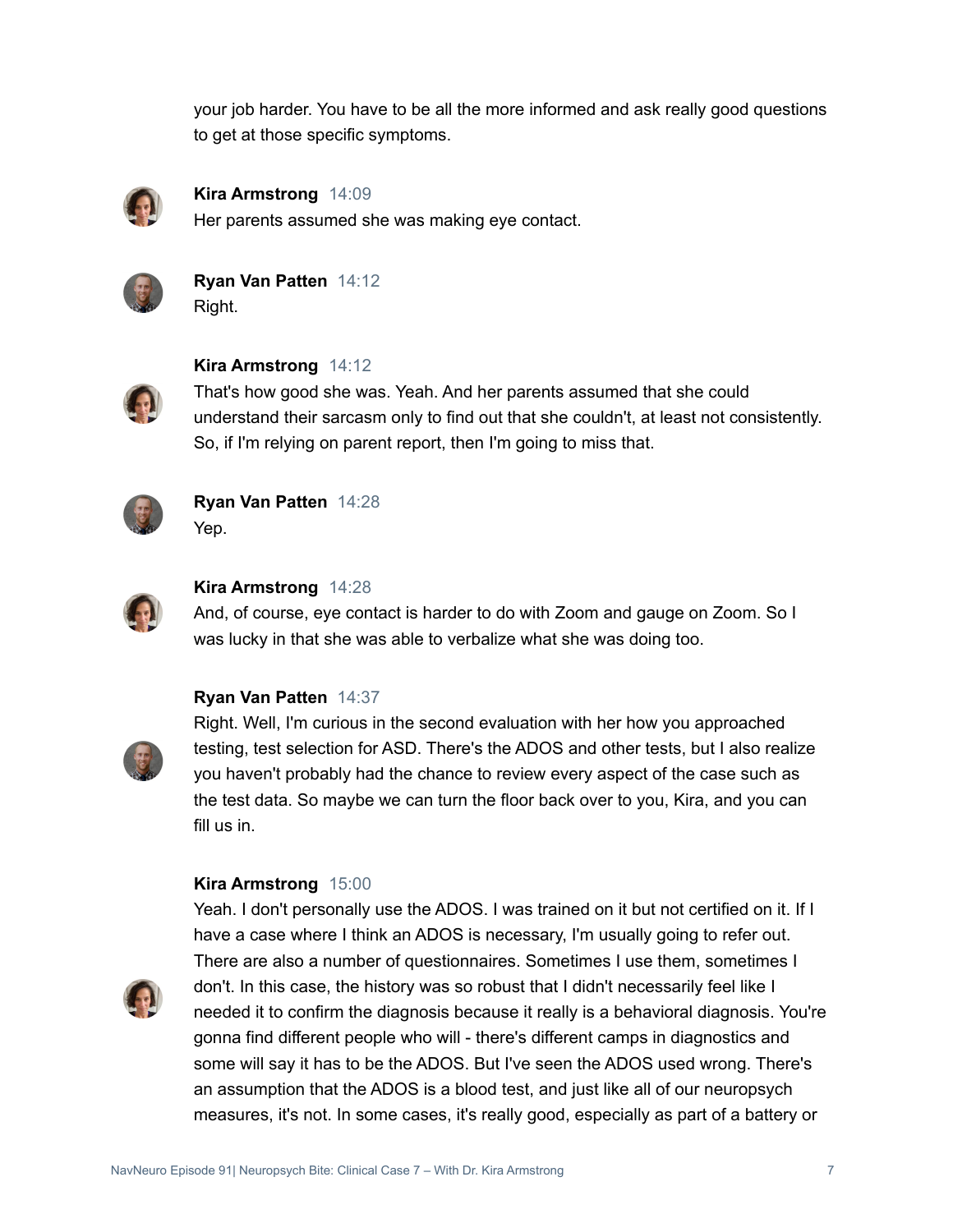a multidisciplinary team evaluation. But in other cases, it may not necessarily be beneficial. In someone as smart as she is, if it wasn't administered by someone who's savvy, she could have beat it. But a good person who knows the ADOS with high functioning autism could have caught her, I think, with that measure.

So for the diagnostic perspective, in terms of autism spectrum, I relied on the behavioral characteristics and psychosocial history to make that diagnosis. But I still completed a neuropsychological evaluation because we wanted to see how everything else was playing out to help shape the IEP. So you alluded to the fact that she's very bright, but the listeners don't know that yet. So she has a full scale IQ of 129. Most of her skill sets are evenly developed. I gave her the WASI because the school had done an assessment earlier that year. On the WISC her full scale IQ, they didn't report it because of some variability that was associated a little bit with working memory and a slightly decreased processing speed because she's a bit of a perfectionist and likes to be careful and make sure things are okay even though she's also vulnerable to inattentive, impulsive errors.

Looking at her profile as a whole in the context of being an exceptionally bright kid, there's some variability across the scores, but almost all of it can be attributed to her executive dysfunction as well as some of her performance anxiety. So this is a girl who frequently asked clarifying questions, even for information that she should be able to intuitively assume. And not in terms of social pragmatics but in terms of being able to know that, "Yes, you're going to turn the page when you're done with it on Symbol Search" types of things. She was extremely verbose. I couldn't keep up with her responses on vocabulary, for example. I would just write what I had to write and then go on to the next thing. Partly because she's anxious, partly because she can't read social cues when I'm nodding and saying that's good enough, but also because she wants to really put it all out there. Let's see...



#### **John Bellone** 18:06

Performance validity was not an issue. [laughs]

#### **Kira Armstrong** 18:08



Nooo. [laughs] Oh, no, I didn't really have a concern about performance validity with her. Vocabulary is a scaled score of 18. You certainly saw variability on memory testing, even on her medication, so it's not perfect. We have some below average or was it low average? Oh, see, I read that other case before this one. So average to above average memory testing as well. But - that's what it was. She also demonstrated difficulties with sustained mental effort. One of the things that I love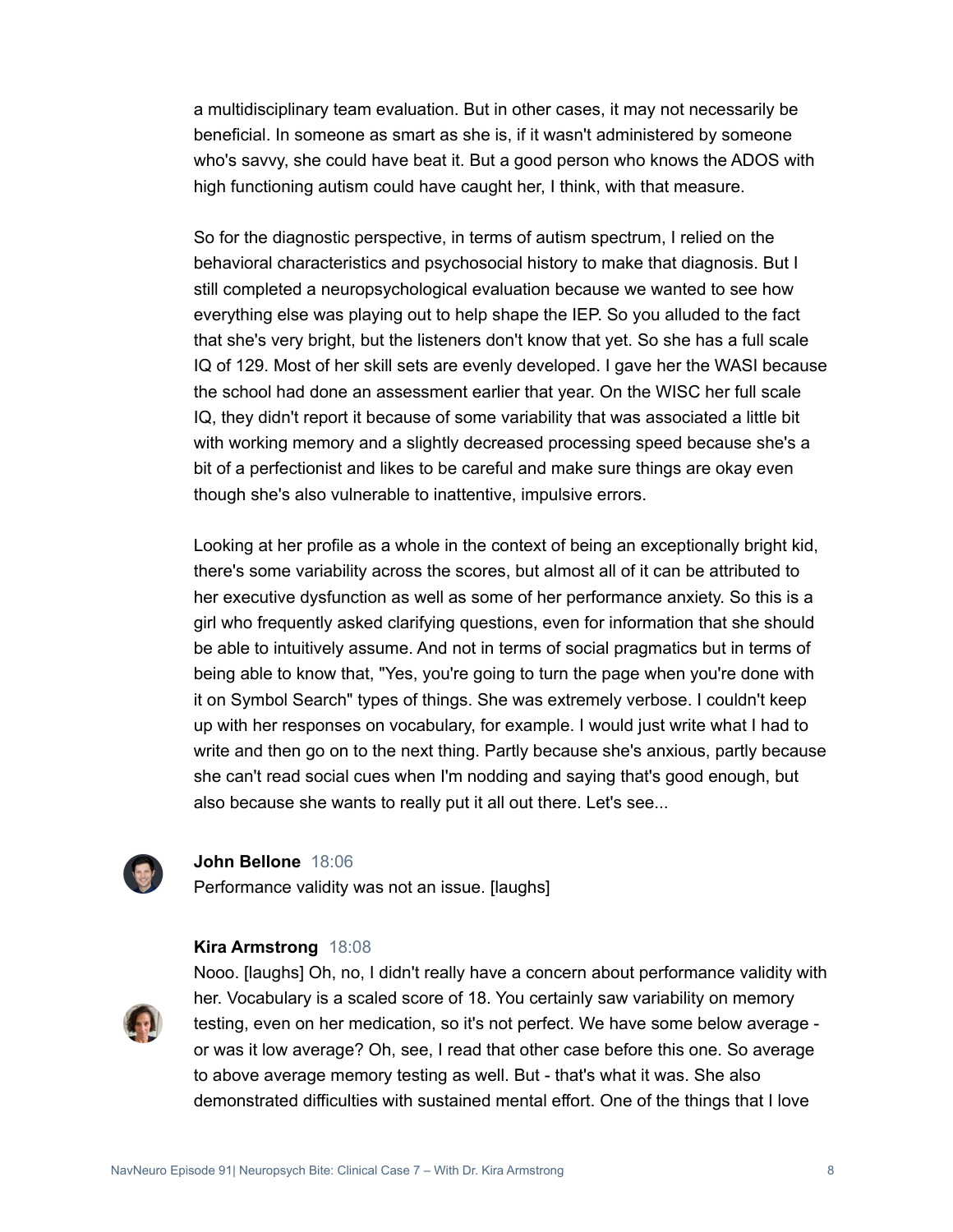about the CMS, despite how old it is, is we still have two stories. She did really well on the first story, she remembered 32 details. On the second story, she remembered 13 and then kindly told me, "Wow, I just zoned out for most of that one." [laughs] I knew exactly what was going on. So she couldn't necessarily sustain her mental effort, even when she knew she had to. Same thing with digits. So she did five digits forward, which was only a scaled score of 8 and four backwards, which is a scaled score of 9 because she realized, "Oh, shoot. I really better focus a little bit harder" and was able to do that. But inconsistencies across the profile.

The other thing that stands out in her profile, but what's consistent with her previous testing is some variability in academics. So math fluency is low average to just barely in the average range and spelling is a significant weakness for her. So a standard score of 77, indicating ongoing need for intervention in that setting. Some of that might be because she used to have some reading difficulties. Some of that might be because she has attentional difficulties and never really memorized or automatized the spelling rules but, regardless, that led to recommendations for intervention for her. And then her written output is a little bit - some errors of spelling and punctuation despite the fact she's been getting services in writing for many years.



#### **John Bellone** 20:15

Yeah. It sounds like she's very bright. Some inconsistencies across the testing, some inattention, perfectionistic tendency, but does have some difficulties with some of those academic skills.



**Ryan Van Patten** 20:29 Was she on Ritalin and Concerta when you tested her?



#### **Kira Armstrong** 20:33

She was on the Concerta when I tested her and the citalopram, but not the Ritalin because it's just the booster.



**Ryan Van Patten** 20:39 I see.



**Kira Armstrong** 20:40 Yeah.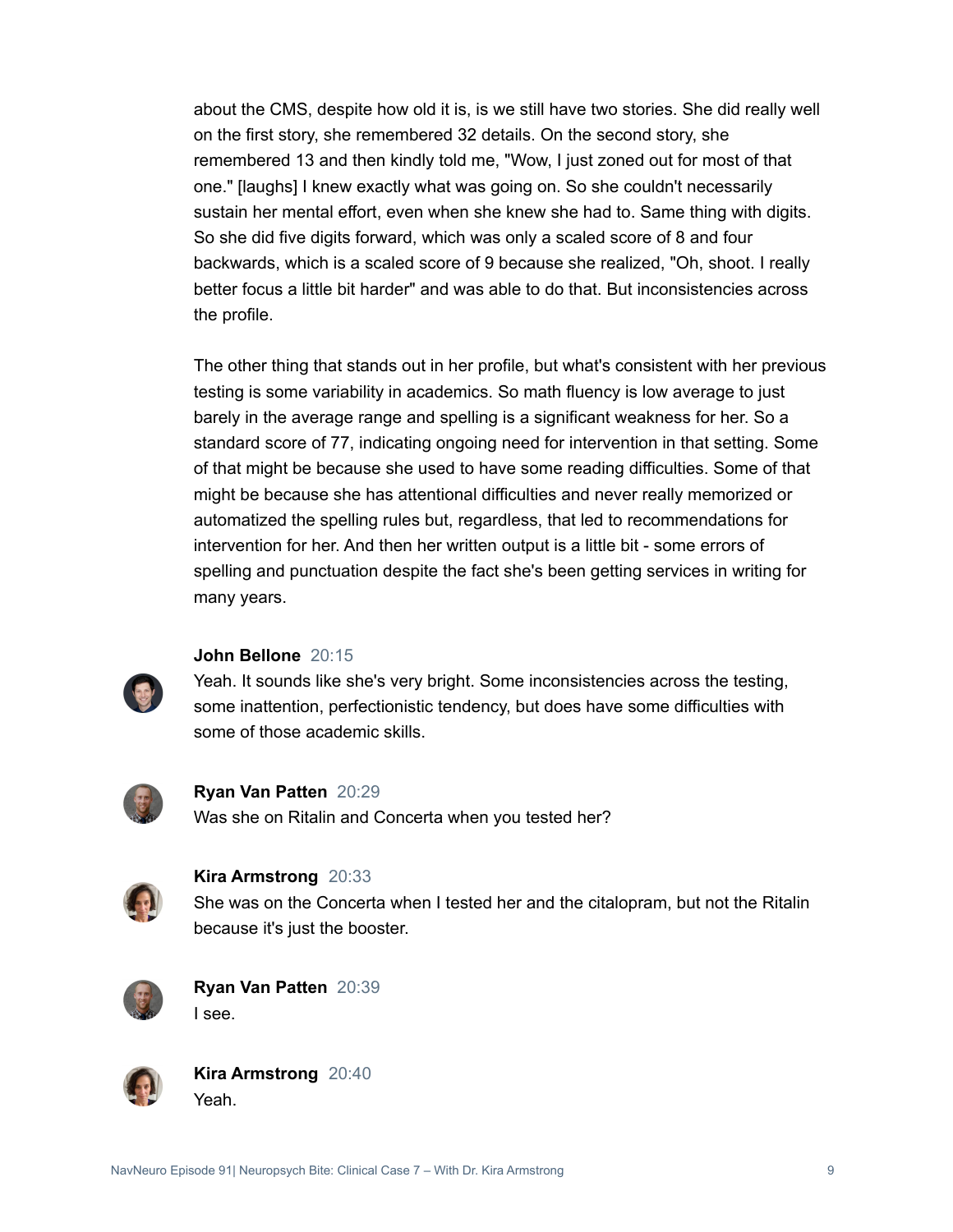

**Ryan Van Patten** 20:41 John, any questions? Sorry, Kira.

#### **Kira Armstrong** 20:44



I was just going to say I also gave the MASC, which, interestingly, the father said everything was fine. All his T-scores are 57 or lower. He was also not totally on board with the diagnosis of ASD and he was giving me a lot of, "Well, yeah, but…", which was good because it gave me the opportunity to say, "Yeah, but..." right back to him and explained how it worked for her. But both she and her mother were endorsing anxiety that fit in with the rest of her profile.



#### **John Bellone** 21:16

Yeah, the MASC is the Multidimensional Anxiety Scale. You also had some teacher reports as well.

#### **Kira Armstrong** 21:24



Yeah. I typically use informal teacher reports. They're open ended. And I do that because I find them more useful for getting kids the services they need than something that's a bunch of checkboxes because we get really specific information about how kids are performing and where they're struggling. I kind of alluded to before [her] teachers think very highly of her. They do and are aware of her anxiety. She had been far more anxious the year before, or six months before, the school year before. That's when they put her on citalopram because she was really struggling with her sexual identity and her executive dysfunction which was heightened during remote instruction for COVID. Teachers were aware of that but this year's teachers weren't seeing that. They were seeing her as a well put together kid who was connecting well, and benefiting from her IEP, but a strong student.

#### **Ryan Van Patten** 22:25

That issue of remote instruction for children with ASD, even high functioning ASD, is interesting. We may think that, for kids with ASD, they prefer remote instruction where they aren't in so many social situations but, obviously, it's individualized. She preferred in-person school versus remote.



#### **Kira Armstrong** 22:47

She preferred in-person and the remote - every school was so different with this, right? But her school's support for organizational skills remotely didn't map on to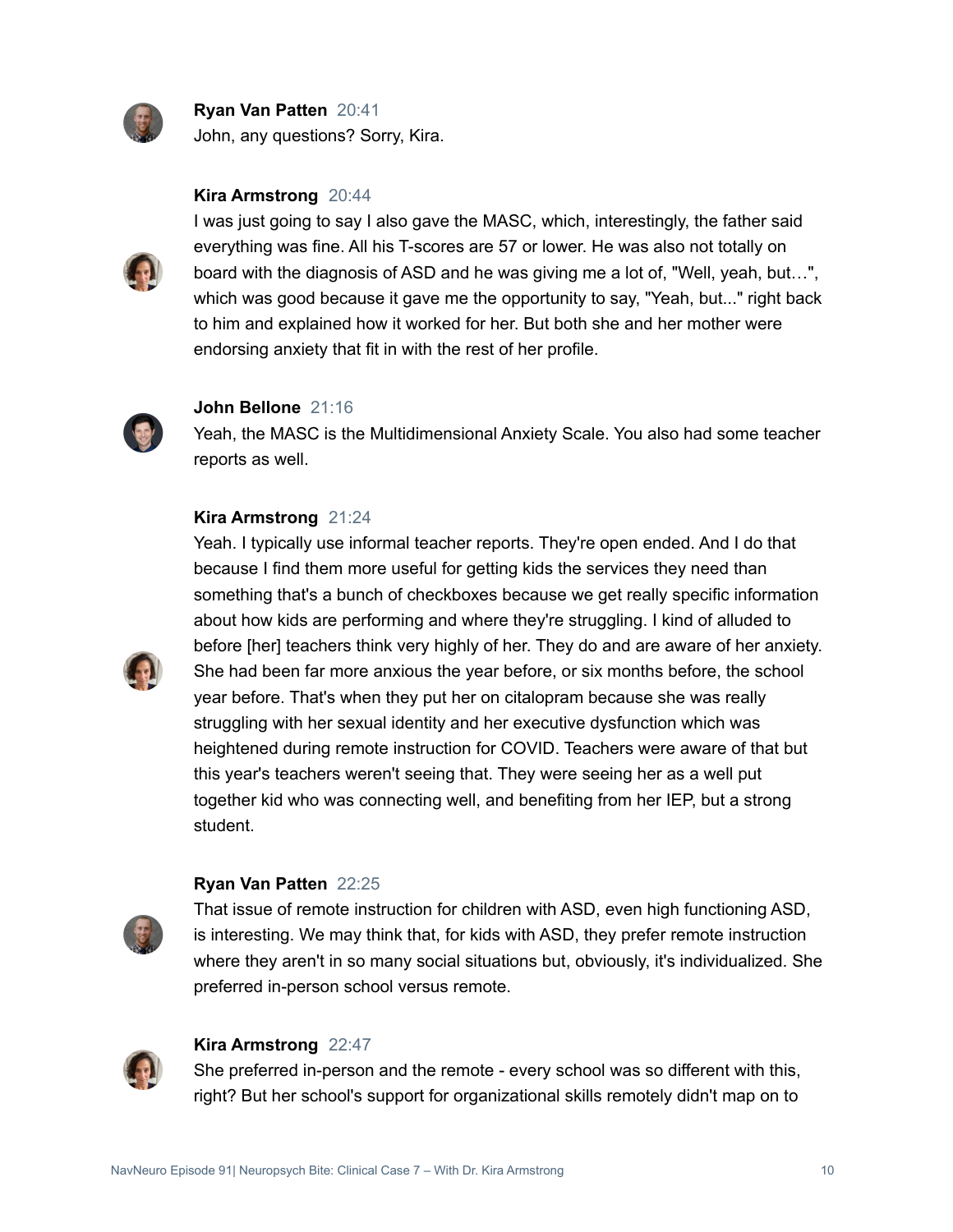what she needed. I found other schools actually did an excellent job with that and so kids, whether they had ASD or not, were actually happier and more successful remotely. But, for her, she couldn't keep track of the demands because it relied a little bit more on her going to portals because her IEP services were a little bit different. And that's where she struggled to keep up.



#### **John Bellone** 23:25

Great. You want to give us a couple of your high level impressions, especially in relation to the IEP, and then a couple of recommendations as well?

#### **Kira Armstrong** 23:35

Sure. So I think one of the things that was really interesting about this case is walking through it with the family and seeing them really come to understand it more. So asking parents questions during the interview only for them to follow up with her and realize how much they were actually missing. So they thought that she could understand her parents' emotions. Mom brought up this example where "Yeah, she can tell when I'm upset because she asked me the other day. I'd clearly been crying and she asked me if I was okay." When what Joe said to me was, "No, I thought she had been exercising because she was wearing the hat she always wears when she's exercising. I was worried that she was short of breath." Right? So she actually had no clue what was going on and she was using contextual cues rather than facial cues to understand it. So even with them, what they knew and understood, going through the process helped to deepen their understanding of her strengths and weaknesses, which really was quite interesting.



The other thing is that there is some literature in the autism population that does suggest that there's a higher proportion of patients or individuals who also have transgender or sexual identity questions in mind, so she fits into that. That's important because I think that it's not unusual for parents of children with autism to assume that's part of them not understanding social pragmatics, [that] they're figuring themselves out that way, when really it may be that there's some genetic differences in their sexual identity as well and it's not because of their challenges in understanding their place. It's a subtle distinction, but an important distinction. So I think that was an interesting piece of this case, too.

From an intervention perspective, we gave a new diagnosis so the biggest recommendation is for the school to help develop programming to help with social pragmatics. Providing social pragmatic instruction for a student like her can be really challenging because often schools don't have peers that have the same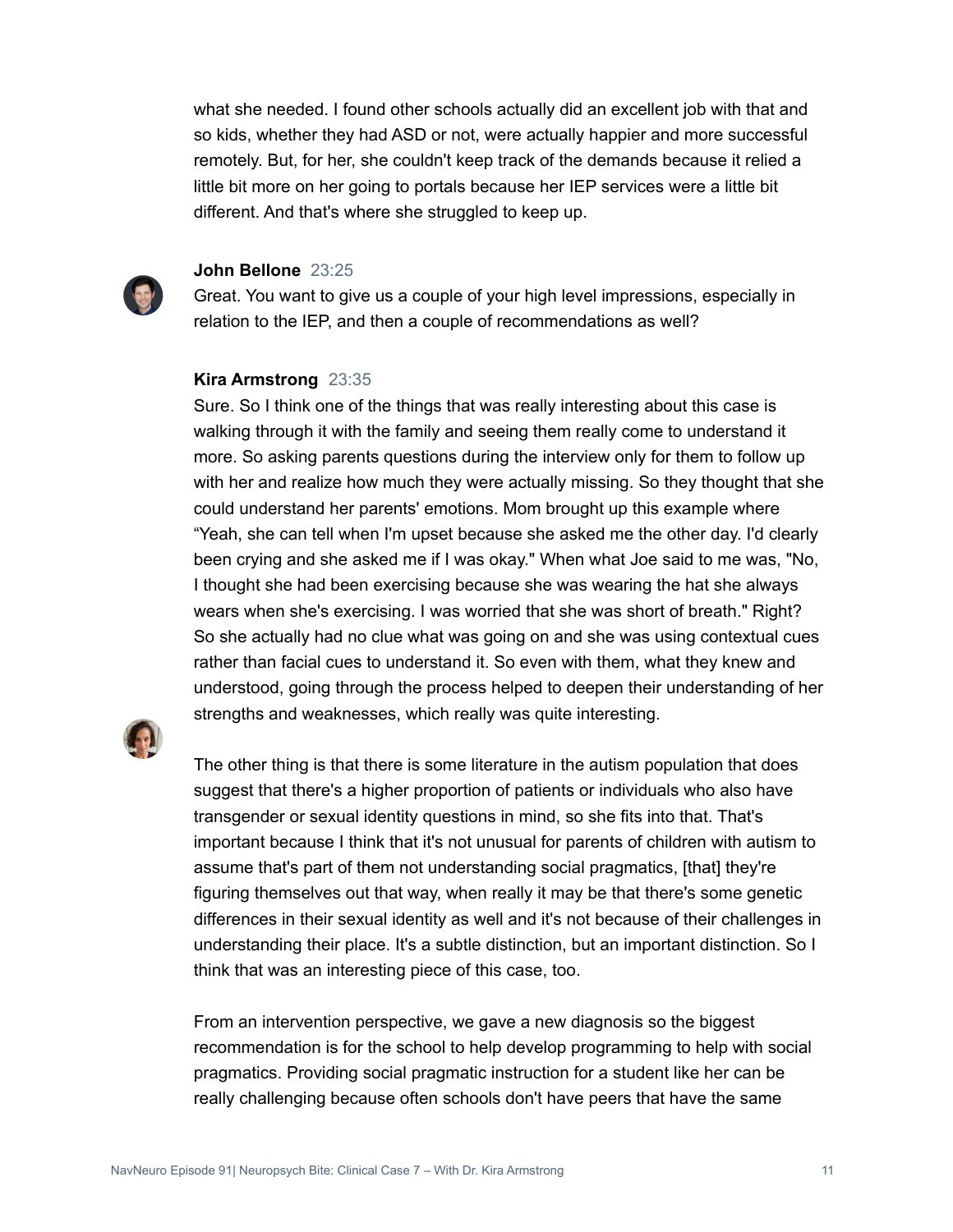strengths as well as the weaknesses. So when I write my reports, I usually will emphasize that because what happens is students will reject the service if they feel like they don't belong with the other kids in the group. And of course, the instruction can't be at their level if they have to work to a lower common denominator. So I think that's the biggest piece for her, as well as the understanding she may end up needing instruction for inferential reasoning for reading comprehension and writing, especially when it starts talking about perspective taking or assuming what might happen next, or talking about experiences and generalities with some creative license. Some students with autism have a hard time, "Well, that's not really what happened. I can't write that", you know, and have struggled with that. So it's important for the team to understand that that could be an issue for her. I also recommended a social skills group. She was working with a therapist already and had been for some time, but social skill groups outside of school to help her with social pragmatics as well.

#### **Ryan Van Patten** 27:06



Great. Well, I just have one more question. You had mentioned that her dad was skeptical of the autism diagnosis initially and undoubtedly that happens to other clinicians as well. I'm wondering if you can give us some advice or recommendations for other trainees or clinicians who are listening who are in similar situations where a parent or the patient might be skeptical of a particular diagnosis, especially one loaded like ASD, and how you navigate that.

#### **Kira Armstrong** 27:36

So I work a little bit differently than most clinicians. I do my first appointment testing the kid and then I do a combined interview/feedback with the parents. Then I finish testing. So a little bit different. And the finishing testing is to get scores, but at that point, I usually have enough data. I say that because when I combine it with my interview it allows me to come across as though I'm still testing the water and still investigating even if I'm pretty darn sure where this diagnosis is. So what I do is I start summarizing symptoms that they report. I use Venn diagrams and so I'll put all the ADHD symptoms in the ADHD circle as unlabeled, and all of the anxiety [symptoms] in the anxiety [circle]. I, you know, talk about how they overlap. But the key is that I get them to confirm and acknowledge all the symptoms that we are talking about first, so we are all on the same page. The only thing that I'm doing that they haven't done yet is label those circles. So that when I get to the point of labeling the circles, it's a lot harder to protest.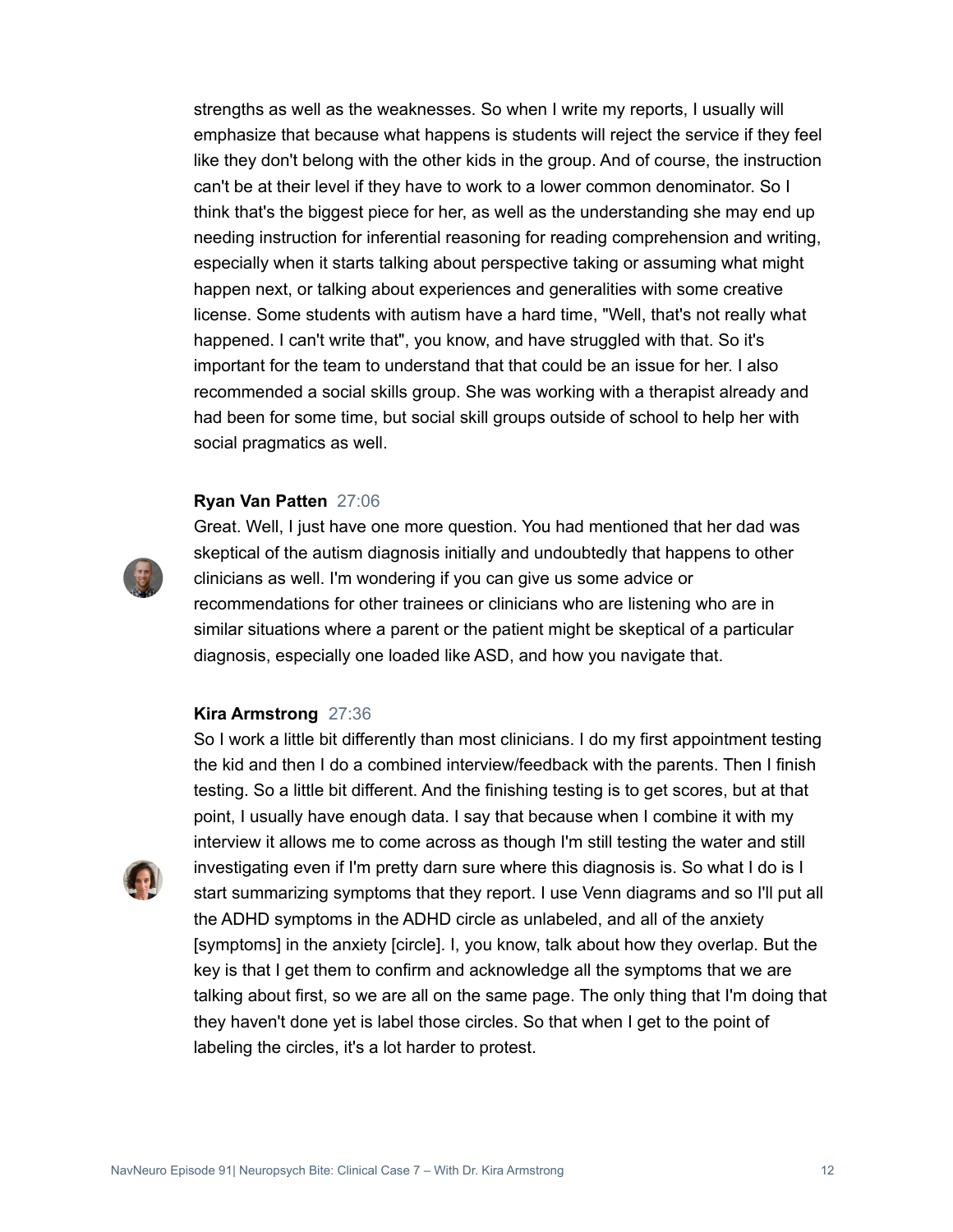

**Ryan Van Patten** 28:59 [laughs]



**Kira Armstrong** 28:59

Because they've affirmed everything I've said all along. So it's pretty powerful. In fact, I once had one parent say to me, "Wow, you did that so well that I can't even object, can I?"



**Ryan Van Patten** 29:12 [laughs]



**John Bellone** 29:12 [laughs]



### **Kira Armstrong** 29:12

And I go, "Right?" Because they feel heard. It's not like "Well, yeah, but..." because I've already listed all their "Yeah, buts..." They know I'm listening and hearing and now it's this label that explains all of that. That's a trick that I use.



## **Ryan Van Patten** 29:31

That's a brilliant approach. Yeah.



#### **John Bellone** 29:33

I just wanted to also say, in your report, I know you gave some recommendations for resources and organizations like the AANE's website and the Autism Resource Network, so we'll include those in our show notes as well.



#### **Kira Armstrong** 29:48

AANE happens to be in the Boston area, but I was actually using their website when I was in Chicago and I just coincidentally moved here. It really is a good resource regardless of where people live.



**John Bellone** 30:00 Excellent.



**Ryan Van Patten** 30:01

Great. Well, I think we can wrap up that case.